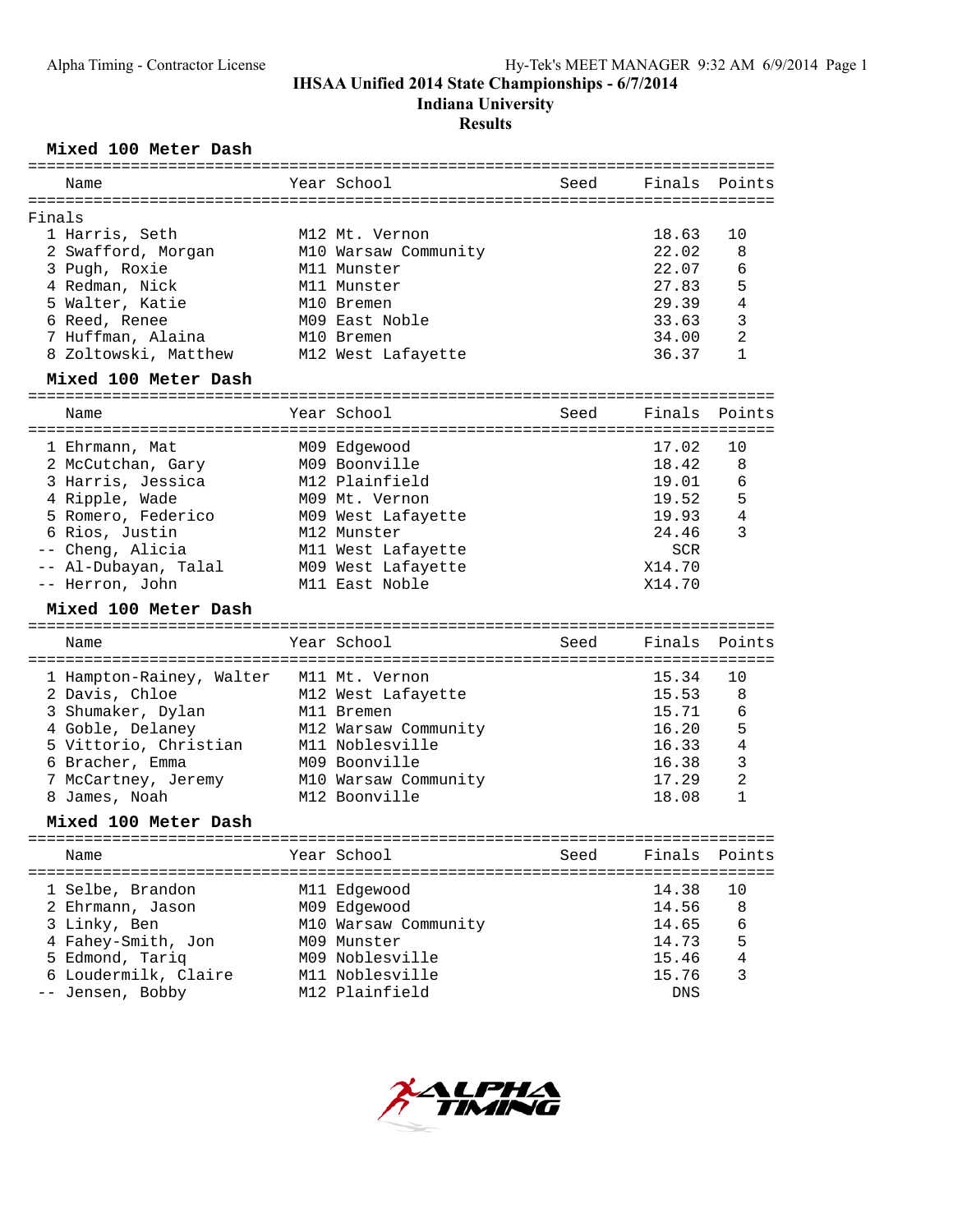**Indiana University**

**Results**

#### **....Mixed 100 Meter Dash**

| -- Krathwohl, Melissa | M12 Bremen           | DNS        |
|-----------------------|----------------------|------------|
| -- Lawson, Maxwell    | M11 Munster          | <b>SCR</b> |
| -- Barnes, Saxton     | M11 Noblesville      | <b>SCR</b> |
| -- Durlin, Zack       | M10 Bremen           | <b>SCR</b> |
| -- Rzeszewski, Nathan | M11 Bremen           | <b>SCR</b> |
| -- Ungetheim, Noah    | M09 Boonville        | <b>SCR</b> |
| -- Williams, Gage     | M09 Warsaw Community | <b>SCR</b> |
| -- Fankhauser, Luke   | M11 West Lafayette   | <b>SCR</b> |
| -- Brehm, Aaron       | M12 West Lafayette   | <b>SCR</b> |

#### **Mixed 100 Meter Dash**

| Name                 | Year School        | Seed  | Finals Points |    |
|----------------------|--------------------|-------|---------------|----|
| 1 Ginther, Austin    | M11 Noblesville    | 12.37 | 12.13         | 10 |
| 2 Maley, Jesse       | M12 East Noble     | 12.31 | 12.36         | 8  |
| 3 Bolen, Kyle        | M11 East Noble     | 12.61 | 12.82         | 6  |
| 4 Davis, Tyler       | M09 Mt. Vernon     | 12.90 | 13.35         | 5  |
| 5 Foster, Michael    | M12 Plainfield     | 13.84 | 14.09         | 4  |
| 6 Clark, Zane        | M10 Boonville      | 13.36 | 14.26         | 3  |
| -- Rhodes, Dakota    | M12 Plainfield     | 13.63 | DNS           |    |
| -- Houghton, Michael | M12 Edgewood       | 13.47 | DNS           |    |
| -- Johnson, Joe      | M12 Boonville      |       | <b>SCR</b>    |    |
| -- Cheng, Alicia     | M11 West Lafayette | 18.20 | <b>SCR</b>    |    |

#### **Mixed 400 Meter Dash**

=================================================================================== Name The Year School Seed Finals H# Points =================================================================================== 1 Bolen, Kyle M11 East Noble 55.55 J54.40 1 10 2 Gentry, Josh M11 Noblesville 55.13 J54.84 1 8 3 Barnes, Saxton M11 Noblesville 57.25 J56.90 2 10 4 Hoskins, Cam M11 Warsaw Community 57.51 J57.55 1 6 5 Pugh, Jace M09 Edgewood 57.09 J57.99 1 4 6 Roy, Brandon M12 Mt. Vernon 1:00.21 J58.53 1 3 7 Trowbridge, Nick M10 Edgewood 1:01.31 J1:01.27 1 2 8 Latshaw, Cade M09 Mt. Vernon 1:01.32 J1:01.75 1 1 9 Saltzman, Clay M12 Boonville 1:11.75 J1:01.81 3 10 10 Brehm, Aaron M12 West Lafayette 1:05.22 J1:04.11 2 8 11 Williams, Gage M09 Warsaw Community 1:09.82 J1:05.79 2 6 12 Rzeszewski, Nathan M11 Bremen 1:06.85 J1:07.15 2 5 13 Ungetheim, Noah M09 Boonville 1:07.82 J1:09.82 2 4 14 Edmond, Tariq M09 Noblesville 58.39 J1:10.66 1 1 15 Buddell, Jayson M10 East Noble 1:09.92 J1:10.79 3 8 16 Bixler, Megan M10 Warsaw Community 1:13.01 J1:13.51 3 6 17 Durlin, Zack M10 Bremen 1:08.71 J1:13.70 2 3 18 Schapker, David M12 Boonville 1:16.85 J1:17.63 4 10 19 Yeoman, Ashley M11 West Lafayette 1:20.32 J1:18.29 3 5 20 Lovison, Angel M09 Munster 1:18.56 J1:19.10 3 4 21 St. Clair, Dakota M10 Boonville 1:18.04 J1:19.44 3 3

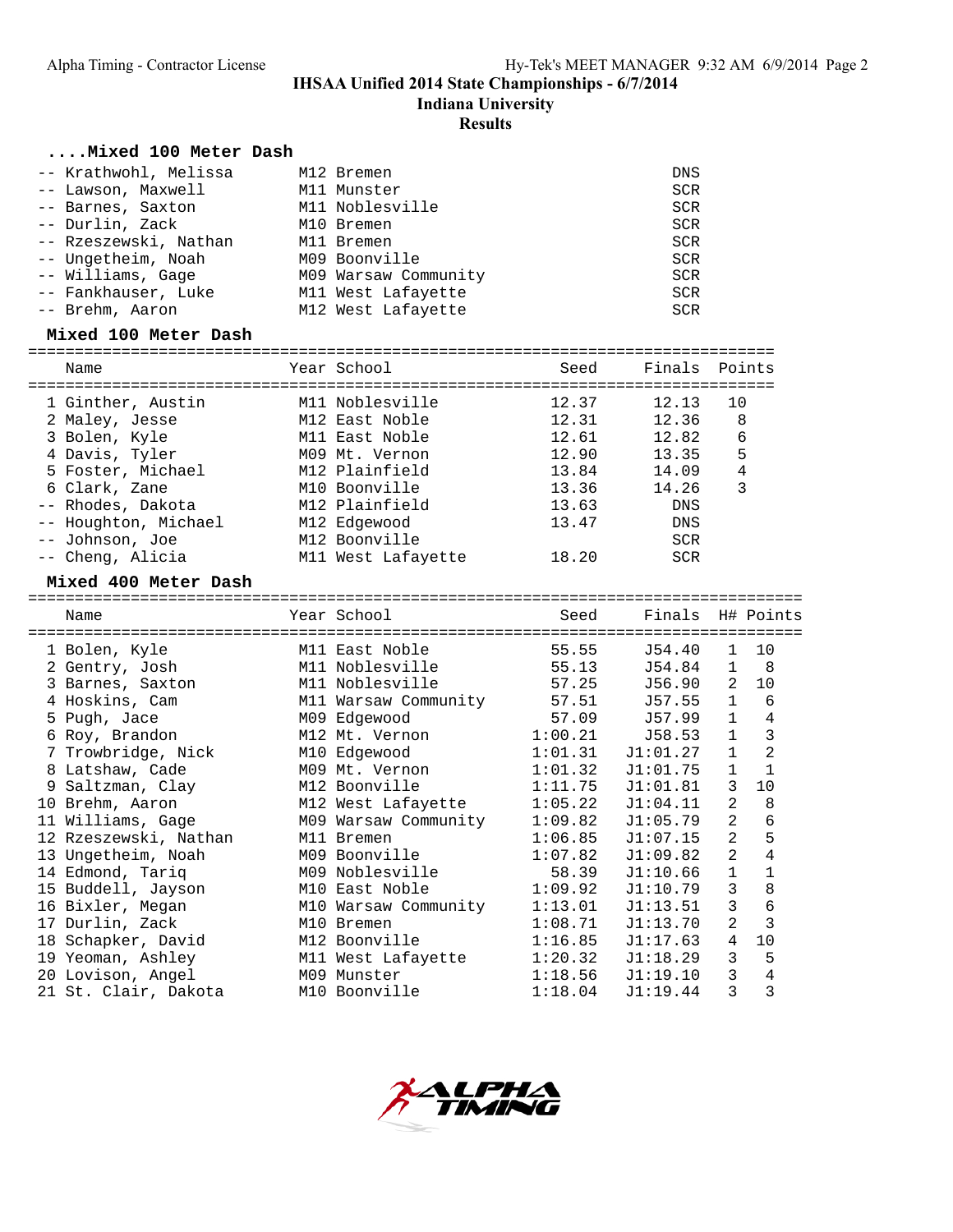**Indiana University**

## **Results**

#### **....Mixed 400 Meter Dash**

| 22 Gottman, Forest                        | M09 Mt. Vernon     | 1:22.62 | J1:21.28   | 4              | 8                       |
|-------------------------------------------|--------------------|---------|------------|----------------|-------------------------|
| 23 Borkholder, Jonny M12 Warsaw Community |                    | 1:27.11 | J1:25.05   | $\overline{4}$ | 6                       |
| 24 Bonar, Mitch                           | M11 Noblesville    | 1:18.14 | J1:25.40   | 3              | $\overline{2}$          |
| 25 Zwingelberg, Heather                   | M12 Mt. Vernon     | 1:28.61 | J1:29.95   | 4              | 5                       |
| 26 Martin, Lynnelle                       | M12 Edgewood       | 1:27.86 | J1:30.43   | 4              | $\overline{4}$          |
| 27 Roy, Roger                             | M10 Plainfield     | 2:19.31 | J1:50.73   | 5              | 10                      |
| 28 Beck, Nathan                           | M12 Plainfield     | 2:08.17 | J1:51.30   | 5              | - 8                     |
| 29 Romero, Federico                       | M09 West Lafayette | 1:57.11 | J1:54.18   | 4              | $\overline{\mathbf{3}}$ |
| 30 Headdy, Jake                           | M11 Edgewood       | 1:53.32 | J1:55.57   | $\overline{4}$ | $\overline{c}$          |
| 31 Bartlett, Jacob                        | M12 East Noble     | 1:57.58 | J2:04.03   | 5              | 6                       |
| 32 Purcell, Chance                        | M10 Plainfield     | 2:19.21 | J2:06.53   | 5              | 5                       |
| 33 Rowan, Nick                            | M10 Plainfield     | 2:08.20 | J2:06.69   | 5              | $\overline{4}$          |
| 34 Redman, Nick                           | M11 Munster        | 2:10.77 | J2:13.82   | 5              | 3                       |
| 35 Collins, Destiny                       | M11 East Noble     | 5:06.30 | J5:11.39   | 5              | 2                       |
| -- Lawson, Maxwell                        | M11 Munster        | 1:03.36 | SCR        | $\mathfrak{D}$ |                         |
| -- Fankhauser, Luke                       | M11 West Lafayette | 1:03.05 | <b>SCR</b> |                |                         |
| -- Krueger, Melanie                       | M11 Munster        | 1:27.49 | SCR        |                |                         |
| -- Snyder, Matthew                        | M10 Bremen         | 1:55.84 | SCR        |                |                         |
| -- Kim, Ryan                              | M11 West Lafayette |         | X1:03.34   | 2              |                         |
| -- Conger, Danielle                       | M11 Munster        |         | X1:53.88   | 3              |                         |
|                                           |                    |         |            |                |                         |

# **Mixed 4x100 Meter Relay**

| School                                    | Seed                         | Finals H# Points |                |                |
|-------------------------------------------|------------------------------|------------------|----------------|----------------|
| $^{\prime}$ A $^{\prime}$<br>1 Bremen     | 54.58                        | 53.51            |                | 1 10           |
| 1) Durlin, Zack 10                        | 2) Kaufman, Jeremiah 10      |                  |                |                |
| 3) Knepper, Eric 12                       | 4) Lopez, Pedro 10           |                  |                |                |
| 2 Warsaw Community 'A'                    | 57.77                        | 57.15            | $\mathbf{1}$   | $\mathsf{R}$   |
| 1) Hoskins, Cam 11                        | 2) Hoskins, Cole 09          |                  |                |                |
| 3) Williams, Gage 09                      | 4) Williams, Robert 09       |                  |                |                |
| 3 Boonville 'A'                           | 1:02.20                      | 58.90            | $\mathcal{L}$  | 6              |
| 1) Adams, Stephen 09                      | 2) Johnson, Joe 12           |                  |                |                |
| 3) St. Clair, Dakota 10                   | 4) Sullenger, Ryley 11       |                  |                |                |
| 4 Mt. Vernon<br>' A '                     | 58.84                        | 59.01            | $\mathbf{1}$   | 5              |
| 1) Davis, Tyler 09                        | 2) Hampton-Rainey, Walter 11 |                  |                |                |
| 3) Reynolds, Kristina 10                  | 4) Ripple, Luke 11           |                  |                |                |
| 5 Noblesville 'A'                         | 1:01.33                      | 1:01.44          | $\mathbf{1}$   | 4              |
| 1) Bonar, Mitch 11                        | 2) Ilicic, Sergei 11         |                  |                |                |
| 3) Mayfield, Brittany 11                  | 4) Myers, Grace 11           |                  |                |                |
| 6 Munster 'A'                             | 1:04.10                      | 1:03.15          | $\mathfrak{D}$ | 3              |
| 1) Alanis, Erik 12                        | 2) Lovison, Angel 09         |                  |                |                |
| 3) Wagner, Abigail 10                     | 4) Fahey-Smith, Jon 09       |                  |                |                |
| 7 Plainfield<br>$^{\prime}$ A $^{\prime}$ | 1:06.94                      | 1:11.64          | $\mathfrak{D}$ | $\mathfrak{D}$ |
| 1) Blalock, Ronisha 12                    | 2) Ozier, Bryan 12           |                  |                |                |
| 3) Foster, Michael 12                     | 4) Purcell, Chance 10        |                  |                |                |
| 8 East Noble<br>$^{\prime}$ A $^{\prime}$ | 1:12.97                      | 1:12.29          | $\mathfrak{D}$ | $\mathbf{1}$   |
| 1) Bartlett, Jacob 12                     | 2) Hernandez, Mariah 11      |                  |                |                |
| 3) Herron, John 11                        | 4) Maley, Jesse 12           |                  |                |                |
| 9 Edgewood 'A'                            | 59.16                        | 1:12.55          | 1              |                |

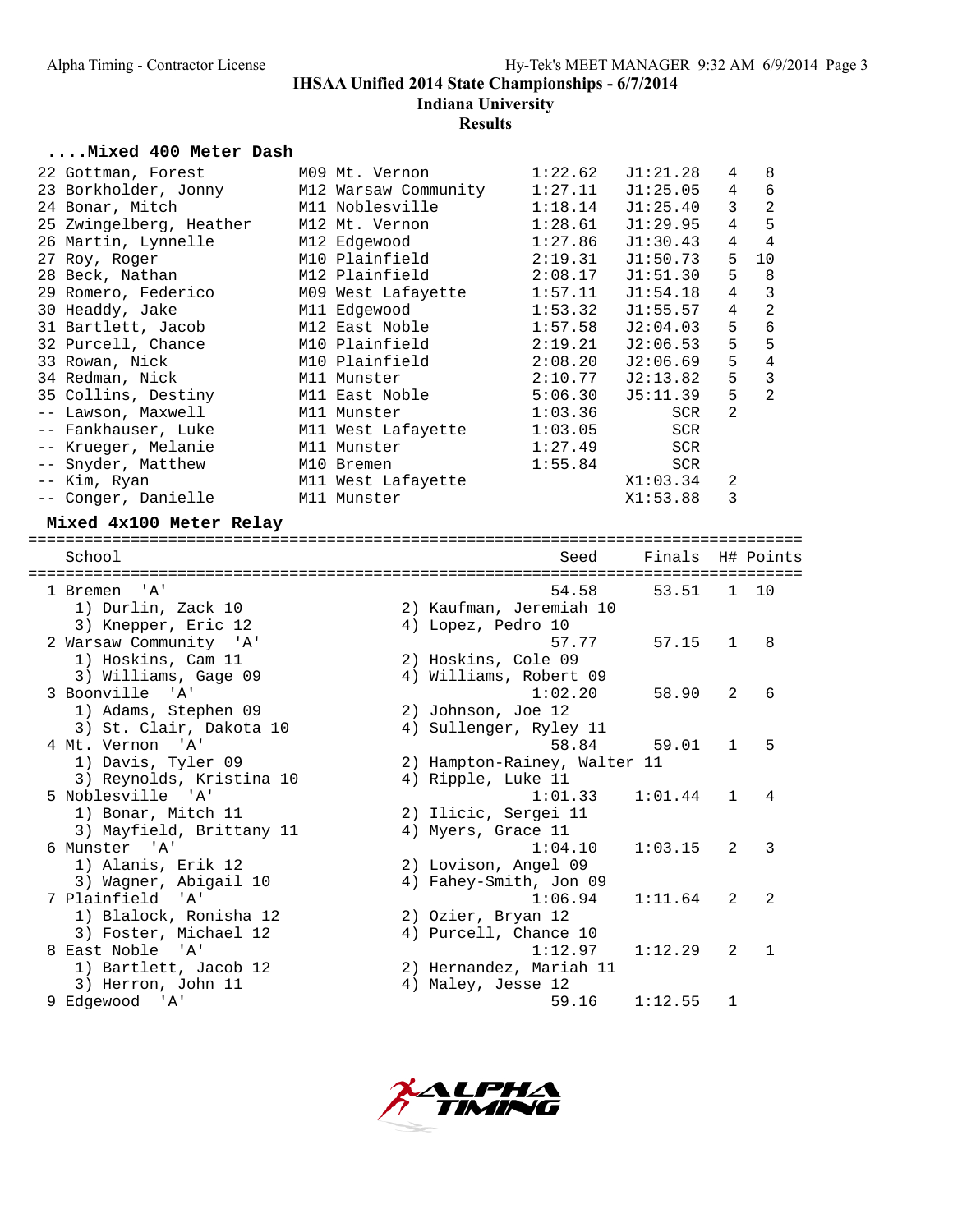**Indiana University**

#### **Results**

#### **....Mixed 4x100 Meter Relay**

| 1) Ehrmann, Jason 09    | 2) Ehrmann, Mat 09       |
|-------------------------|--------------------------|
| 3) Houghton, Michael 12 | 4) Selbe, Brandon 11     |
| 10 West Lafayette 'A'   | 1:22.09<br>1:35.23       |
| 1) Barnett, Keely 11    | 2) Baxter, Sierra 09     |
| 3) Davis, Chloe 12      | 4) Krogmann, Kelleigh 11 |

#### **Mixed Long Jump**

| Name                                                                                    | Year School                                                                                  | Seed         | Finals             | Points         |
|-----------------------------------------------------------------------------------------|----------------------------------------------------------------------------------------------|--------------|--------------------|----------------|
| $17-00.25$ 17-02.75 17-00.50                                                            | 1 Knepper, Eric $M12$ Bremen<br>$17-00$ $25$ $17-02$ $75$ $17-00$ $50$                       |              | 17-05.50 J17-02.75 | 10             |
| 2 Sullenger, Ryley<br>$16-00.50$ $16-05.50$ $16-11.50$                                  | M11 Boonville 17-07.00                                                                       |              | $J16 - 11.50$      | 8              |
| 3 Pugh, Jace<br>$16-09.50$ $16-06.25$                                                   | M09 Edgewood<br>FOUL                                                                         | $17 - 07.50$ | $J16-09.50$        | 6              |
| 3 Niezer, Zack                                                                          | M11 Noblesville                                                                              | $16 - 08.75$ | $J16-09.50$        | 6              |
| 5 Ginther, Austin                                                                       | 16-09.50 16-08.75 16-08.25<br>nther, Austin M11 Noblesville<br>15-09.75 16-06.50 15-07       | $16 - 10.50$ | $J16-06.50$        | 4              |
| 6 Roy, Brandon<br>15-05.75 15-08.50 15-05.50                                            | M12 Mt. Vernon                                                                               | $16 - 07.50$ | $J15 - 08.50$      | 3              |
| 7 Saltzman, Clay M1<br>15-04.25 15-02.25 15-05                                          | M12 Boonville                                                                                | $16 - 02.00$ | $J15 - 05.00$      | $\overline{a}$ |
| 8 Roy, Dillon                                                                           | M11 Mt. Vernon                                                                               | $13 - 06.00$ | $J13 - 10.50$      | $\mathbf{1}$   |
| 12-07.50 12-10.75 13-10.50<br>9 McGlothlin, Don M10 Edgewood<br>13-03.25 13-05.25 12-11 |                                                                                              | $13 - 02.00$ | $J13 - 05.25$      | 10             |
| 10 Latshaw, Cade                                                                        | M09 Mt. Vernon<br>13-04.50 13-00.25 13-00.50<br>11 Philip, Allwin M11 West Lafayette 9-06.50 | $13 - 04.00$ | $J13 - 04.50$      | 8              |
| 12-05 11-04.50 12-01.50                                                                 |                                                                                              |              | $J12-05.00$        | 6              |
| $9-01.25$ $10-07.75$ $11-08.75$                                                         | 12 Williams, Robert M09 Warsaw Community 7-09.50                                             |              | $J11-08.75$        | 10             |
| $11-00.50$ $11-06.25$ $11-06.25$                                                        | 13 Ripple, Luke M11 Mt. Vernon                                                               | $10 - 03.00$ | $J11-06.25$        | 5              |
| 14 Garrison, Rachel<br>$9-00.50$ $9-06$ $10-04.75$                                      | M10 Boonville 9-05.00                                                                        |              | $J10-04.75$        | 4              |
| $9-08$ $10-03.50$ $9-00.50$                                                             | 15 Yeoman, Ashley M11 West Lafayette 8-04.00                                                 |              | $J10-03.50$        | 10             |
| $10-00$ $10-00.25$ $9-09.25$                                                            | 16 Hill, Allison M11 Warsaw Community 8-06.50                                                |              | $J10-00.25$        | 8              |
|                                                                                         | 17 Acevedo, Ilse M11 Warsaw Community 8-11.50<br>9-03 9-09 9-07.25                           |              | $J9-09.00$         | 6              |
| 18 James, Noah<br>$8-04.50$ $8-11$ $8-07.75$                                            | M12 Boonville                                                                                | $8 - 09.00$  | $J8-11.00$         | 5              |
| 19 Miller, Kamie<br>$7-09$ $7-08.75$ $8-08$                                             | M09 Bremen                                                                                   | $7 - 00.00$  | $J8 - 08.00$       | 8              |
| 20 Feather, Cade M11 Edgewood<br>$7-09.50$ $7-00.75$ $8-04$                             |                                                                                              |              | $J8 - 04.00$       | 3              |

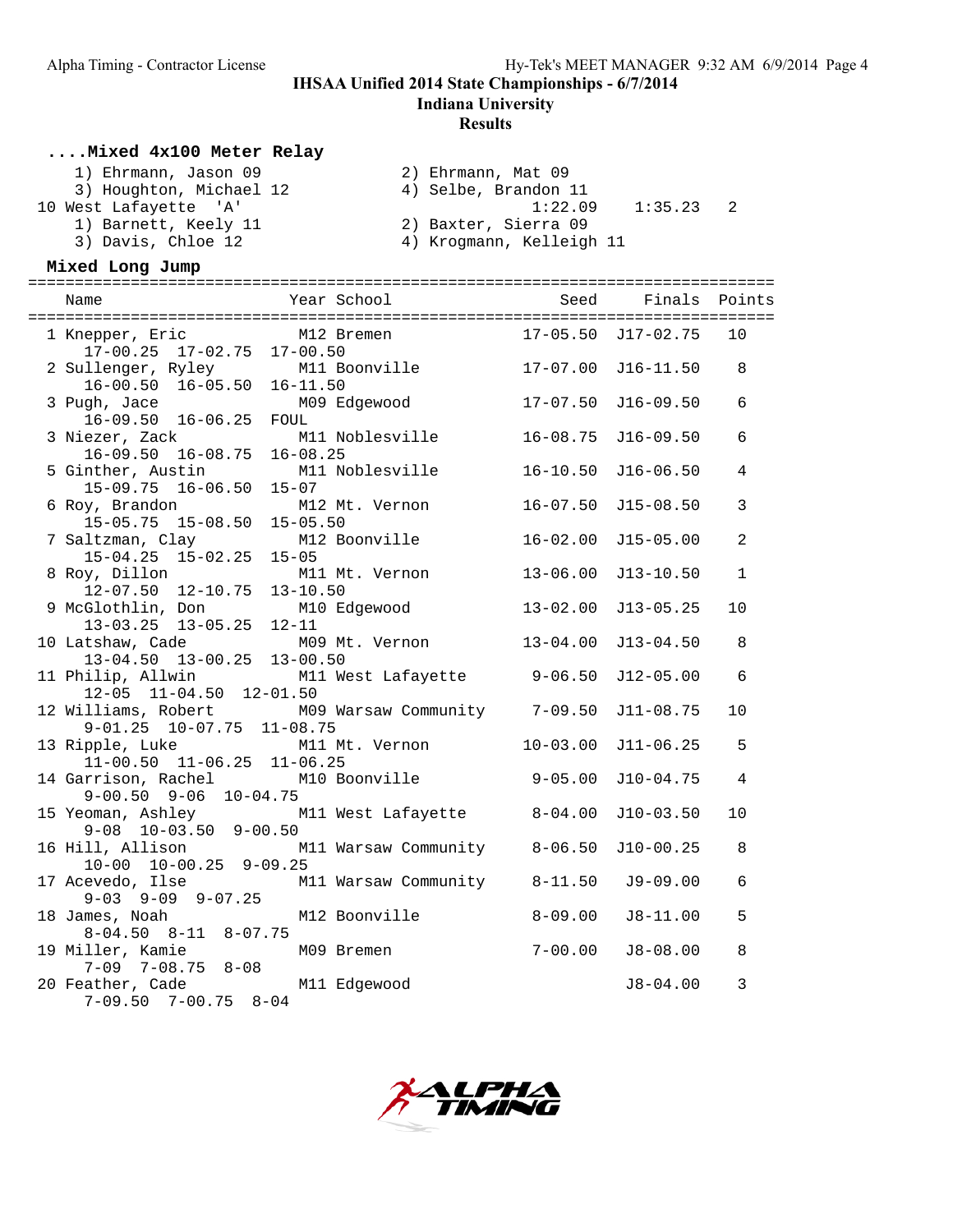**Indiana University**

**Results**

| Mixed Long Jump                                                           |                            |             |              |                |
|---------------------------------------------------------------------------|----------------------------|-------------|--------------|----------------|
| 21 Vittorio, Christian M11 Noblesville 7-11.00                            |                            |             | J8-02.50     | $\overline{4}$ |
| $8-01.25$ $6-02.25$ $8-02.50$                                             |                            |             |              |                |
| 22 Nickels, Griffin M11 Noblesville 7-07.00                               |                            |             | J8-00.25     | $\overline{6}$ |
| $8-00.25$ $6-11$ $6-05.50$                                                |                            |             |              |                |
| 23 Wagner, Abigail M10 Munster                                            |                            | $6 - 01.50$ | $J7-08.50$   | 5              |
| $6-03$ $6-11.75$ $7-08.50$                                                |                            |             | $J5-09.50$   | 10             |
| 24 Shupert, Dylan<br>5-07 5-05.25 5-09.50                                 | M10 Bremen                 | $5 - 01.00$ |              |                |
| 25 Conger, Danielle M11 Munster                                           |                            | $5 - 02.00$ | $J5 - 04.00$ | $\overline{4}$ |
| $3-01.25$ $4-03.50$ $5-04$                                                |                            |             |              |                |
|                                                                           |                            |             | J4-07.50     | 8              |
| 26 Williams, Jace M09 Warsaw Community 4-09.00<br>3-00.25 4-07.50 2-11.50 |                            |             |              |                |
| 27 Adams, Katie                                                           | M10 Edgewood               | $5 - 09.00$ | J4-06.75     | $\overline{3}$ |
| $4-06.75$ $4-00.25$ $3-10.75$                                             |                            |             |              |                |
| 28 Shepherd, Tyler M11 Plainfield                                         |                            | $5 - 07.00$ | $J4 - 01.00$ | $\overline{a}$ |
| $3-00.50$ $1-11$ $4-01$                                                   |                            |             |              |                |
| 29 Huffman, Alaina M10 Bremen                                             |                            | $2 - 07.50$ | $J3 - 01.00$ | $\overline{6}$ |
| $3-01$ $2-05.50$ $1-08$<br>30 Jordan, Alli                                | M09 East Noble 9.00        |             | $J2 - 04.50$ | 5              |
| $2-00.75$ $1-11$ $2-04.50$                                                |                            |             |              |                |
| 31 Campbell, Joshua                                                       | M12 West Lafayette 1-04.00 |             | $J1-06.50$   | $\overline{4}$ |
| $1-06.50$ $1-03$ $1-05$                                                   |                            |             |              |                |
| 32 Cunningham, Madison                                                    | M09 East Noble             | $1 - 07.00$ | J1-04.50     | $\overline{3}$ |
| $1-04.50$ $1-04$ $1-04.25$                                                |                            |             |              |                |
| -- Beaver, Eileene M12 Plainfield 3-07.50 DNS                             |                            |             |              |                |
| -- Jensen, Bobby M12 Plainfield 12-01.50                                  |                            |             | DNS          |                |
| -- Cheng, Alicia and M11 West Lafayette                                   |                            |             | X11-08.25    |                |
| $10-09.75$ $11-01.75$ $11-08.25$                                          |                            |             | $X9 - 02.00$ |                |
| -- Lovison, Angel                                                         | M09 Munster                |             |              |                |
| $6-10$ $4-11.75$ $9-02$                                                   | M10 Bremen                 |             | $X3 - 03.25$ |                |
| -- Walter, Katie<br>$3-03.25$ $2-07$ $1-08$                               |                            |             |              |                |
|                                                                           |                            |             |              |                |

#### **Mixed Shot Put**

| Name                                                                        | Year School    | Seed | Finals Points              |    |
|-----------------------------------------------------------------------------|----------------|------|----------------------------|----|
| 1 Gill, Manvinder M12 Noblesville<br>$41 - 04.50$ $43 - 06.50$ $43 - 04.25$ |                |      | $46 - 04.50$ $J43 - 06.50$ | 10 |
| 2 Terrell, Trenton M11 Boonville<br>$41 - 07.50$ $41 - 00.50$ $43 - 06$     |                |      | $39-10.00$ $J43-06.00$     | 8  |
| 3 Roy, Roger<br>FOUL $39-03.75$ $41-10$                                     | M10 Plainfield |      | 39-07.75 J41-10.00         | 6  |
| 4 Alanis, Erik<br>$38 - 06$ $37 - 06$ , $75$ $40 - 09$ , 50                 | M12 Munster    |      | $41 - 00.25$ $J40 - 09.50$ | 5  |
| 5 Feather, Cade M11 Edgewood<br>39-02.25 FOUL 39-11.75                      |                |      | $42 - 08.25$ $J39 - 11.75$ | 4  |
| 6 Fahey-Smith, Jon M09 Munster<br>$39-09.75$ $33-10.25$ $36-01.50$          |                |      | $J39-09.75$                | 10 |
|                                                                             |                |      |                            |    |

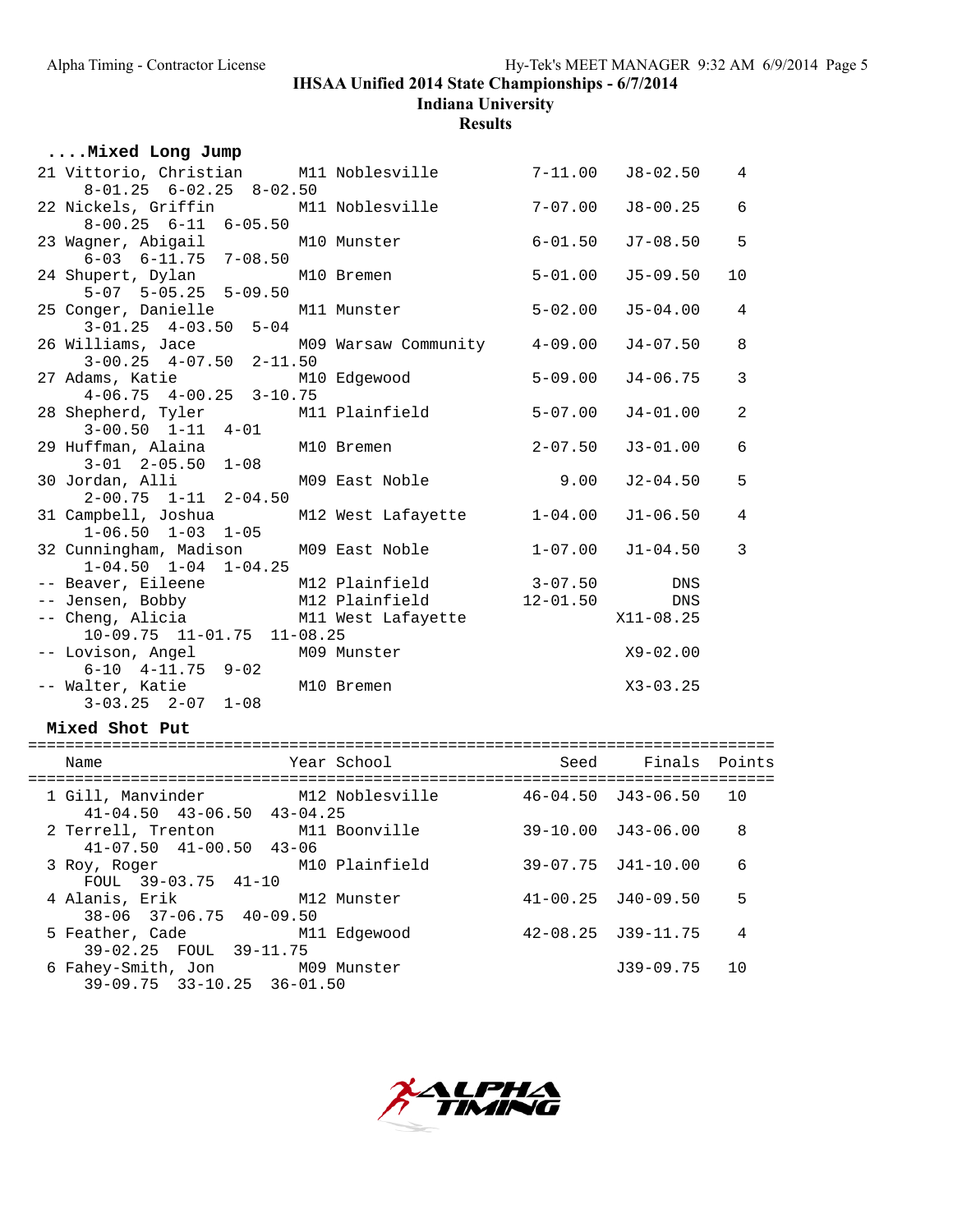**Indiana University**

**Results**

| Mixed Shot Put                                                                                        |              |                    |                 |
|-------------------------------------------------------------------------------------------------------|--------------|--------------------|-----------------|
| M09 Boonville 39-03.00 J39-03.00 3<br>7 Miller, Lane<br>$39-03$ $38-01.50$ $38-02.50$                 |              |                    |                 |
| M10 Warsaw Community 40-03.00 J38-03.50                                                               |              |                    | $\overline{2}$  |
| 8 Haines, Alec<br>37-02.75 38-03 38-03.50<br>9 Ripple, Wade M09 Mt. Vernon<br>33-01.50 33-07 37-11.25 | $38 - 00.00$ | $J37-11.25$        | 10              |
| 10 McGlothlin, Don M10 Edgewood                                                                       | $38 - 07.50$ | $J37-08.75$        | $\mathbf{1}$    |
| 36-11.75 36-04.25 37-08.75<br>11 Moser, Tyler M09 Bremen<br>34-03 35-07 36-03                         | $36 - 03.00$ | $J36-03.00$        | 8               |
| 12 Redmon, Spencer M11 Noblesville                                                                    | $38 - 02.00$ | $J35-03.50$        | $6\overline{6}$ |
| $33-00.50$ FOUL $35-03.50$<br>13 Ilicic, Sergei               M11 Noblesville                         | 35-00.75     | $J34-05.00$        | 5               |
| $32-09.25$ $33-11$ $34-05$<br>14 Linky, Ben<br>M10 Warsaw Community 32-08.00                          |              | J32-10.50          | $\overline{4}$  |
| 32-10.50 30-07.25 32-04.50<br>15 Schapker, David M12 Boonville                                        | $31 - 06.50$ | $J31-08.00$        | $\mathbf{3}$    |
| $27-07.25$ $28-11.75$ $31-08$<br>16 Shumaker, Dylan M11 Bremen                                        | $28 - 09.00$ | $J30-06.25$        | 2               |
| 29-07.75 29-06.75 30-06.25                                                                            |              | $J30-03.25$        | 10              |
| 17 Kim, Ryan M11 West Lafayette 27-10.25<br>29-03 30-03.25 FOUL                                       | $27 - 09.50$ | $J26 - 11.50$      | 8               |
| 18 Adams, Stephen M09 Boonville<br>26-11.50 26-09 24-02<br>19 Gottman, Forest M09 Mt. Vernon          | $25 - 08.75$ | $J26 - 10.75$      | $6\overline{6}$ |
| 25-03.50 26-07.75 26-10.75<br>M10 Bremen 27-03.00<br>20 Kaufman, Jeremiah                             |              | $J26-10.00$        | 5               |
| 25-01.75 26-10 24-03.50<br>21 Al-Dubayan, Talal M09 West Lafayette 24-09.75                           |              | $J26 - 01.50$      | $\overline{4}$  |
| 25-10.25 26-01.50 23-07.50<br>22 Weidner, Julia M11 East Noble                                        | $20 - 10.25$ | $J23 - 05.00$      | 8               |
|                                                                                                       |              |                    |                 |
| FOUL 23-05 23-05<br>23 Keller, Mac M10 Plainfield<br>22-03 22-09.50 18-10.50                          | $23 - 08.00$ | $J22-09.50$        | $\mathbf{3}$    |
| 23 Juarez, Omar M11 Warsaw Community 12-00.25<br>7-10.25 11-01.25 11-07                               |              | $J11-07.00$        | $\overline{4}$  |
| 24 Reynolds, Kristina M10 Mt. Vernon<br>21-05.75 19-02.75 19-08                                       | $22 - 02.00$ | J21-05.75          | $6\overline{6}$ |
| 25 Kovets, Stacy M11 East Noble<br>20-01.75 19-11.50 20-08.25                                         |              | 19-00.00 J20-08.25 | 5               |
| 26 Nickels, Griffin<br>M11 Noblesville<br>20-03.75 FOUL 18-05.50                                      |              | 22-05.75 J20-03.75 | 2               |
| 27 Hilger, Dalton<br>M12 Edgewood<br>$17-03$ $16-11.75$<br>$16 - 00$                                  | $18 - 03.00$ | $J17-03.00$        | $\overline{4}$  |
| 28 Johnson, Jarrett<br>M09 Plainfield<br>15-04.75 15-00 14-06.50                                      | $14 - 03.00$ | $J15 - 04.75$      | 10              |
| 29 Moreno, Zahra<br>M11 Munster<br>14-02.50 14-00.50<br>$13 - 05.25$                                  | $18 - 06.25$ | $J14 - 02.50$      | 3               |
| 30 Teders, Marcus<br>M10 East Noble<br>$11 - 08$<br>$10 - 10.25$<br>$13 - 10.50$                      | $13 - 02.50$ | $J13-10.50$        | 8               |